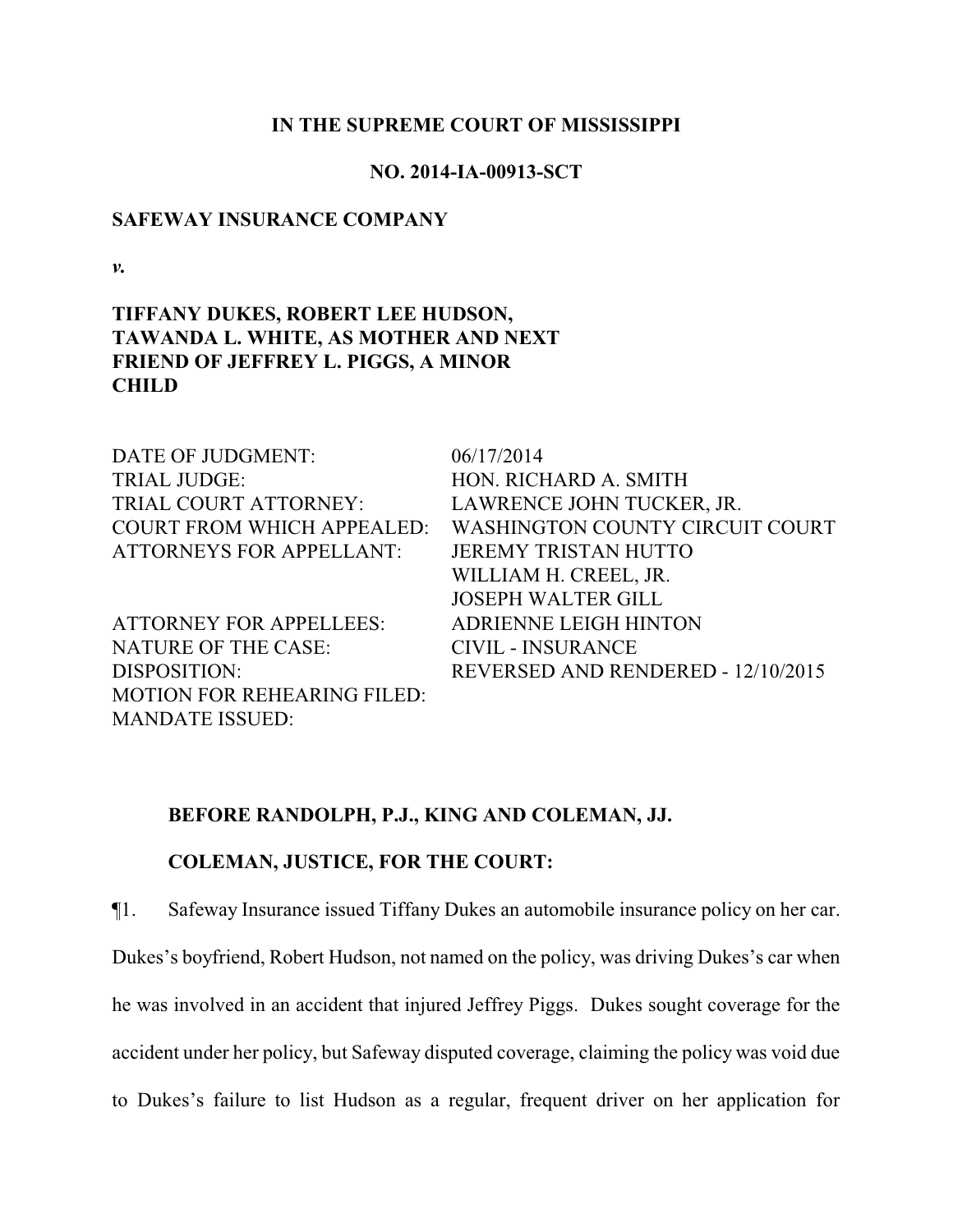insurance. The trial court granted Safeway partial summary judgment because Dukes and Hudson refused to cooperate with Safeway's investigation; however, the trial court also found that Safeway was responsible, under *Lyons v. Direct General*, 138 So. 3d 887 (Miss. 2014), to provide \$25,000 of liability coverage, even though Hudson was not listed as a regular, frequent driver on the policy. Following the trial court's denial of a motion for reconsideration, Safeway appealed, via petition for interlocutory appeal, to the Court. We reverse and render summary judgment in Safeway Insurance's favor.

#### **Factual Background and Procedural History**

¶2. Dukes applied for car insurance with Safeway in March 2012. The application provided: "Applicant warrants that all regular, frequent drivers . . . are listed below . . . ." Dukes listed only herself and signed the application warranting that there were no other "regular, frequent drivers." Safeway issued a policy to Dukes. In June 2012, Hudson was driving Dukes's car, with her permission, when he hit four-year-old Jeffery Piggs. Dukes was in the car also when the accident occurred. Piggs suffered injuries, and through his mother, Piggs sued Hudson.

¶3. Dukes filed a claim with Safeway and, on the claim form, she indicated that Hudson was a regular driver of her car. Safeway defended Hudson under a reservation of rights. Safeway filed an intervening third-party complaint for declaratory judgment against Dukes, Hudson, and Piggs's mother, Tawanda White. Neither Dukes nor Hudson responded to Safeway's complaint; therefore, the trial court entered a docket entry of default against them. Safeway then filed a motion for summary judgment.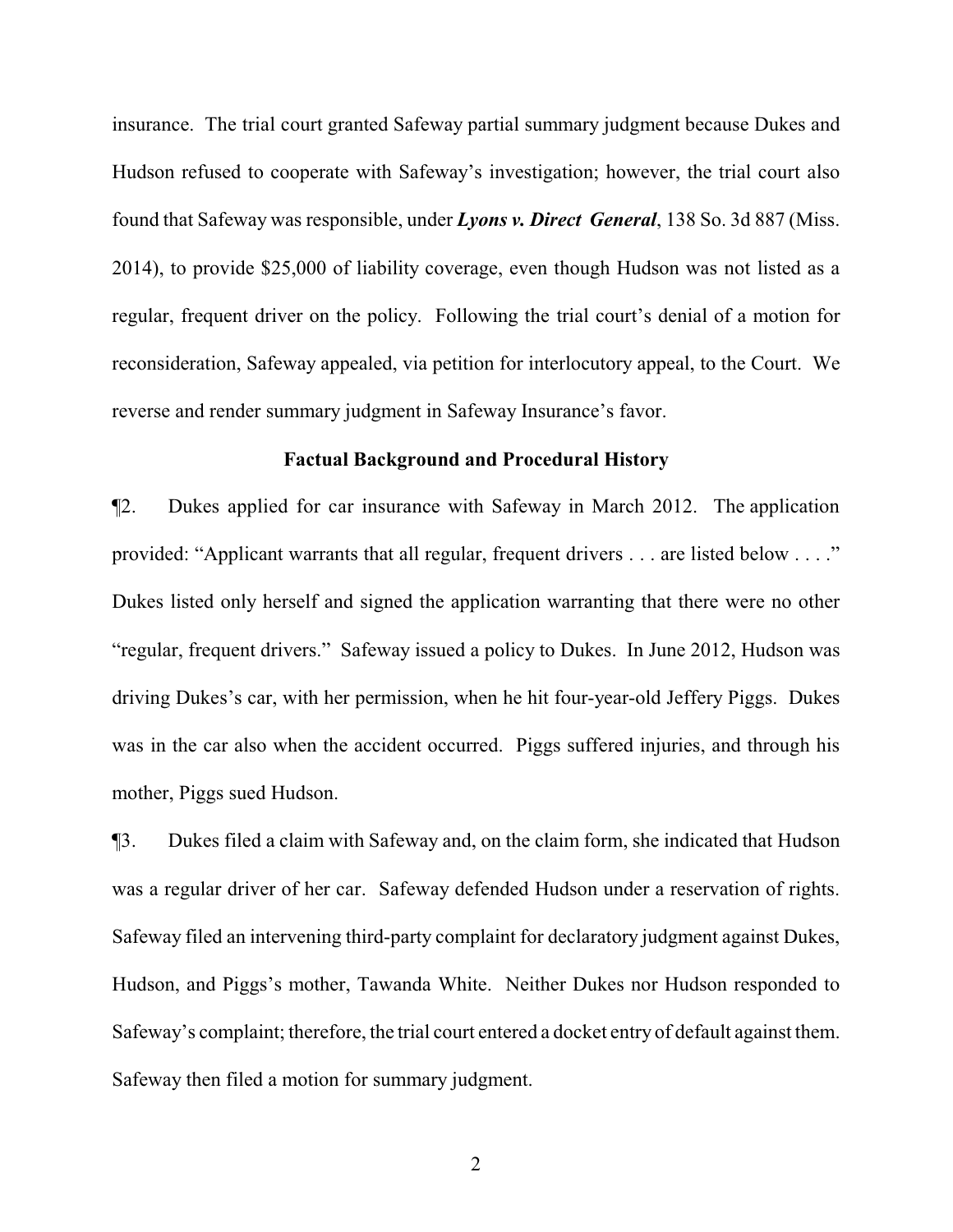¶4. In the motion for summary judgment, Safeway asserted that Dukes had made a false representation on her application because she did not list Hudson as a regular driver. Such action or inaction, according to Safeway, made Dukes's policy void due to the false warranty and material misrepresentation. Safeway maintained that, had Dukes listed Hudson on the application, it would have issued the policy with a much higher premium (213 percent higher). Safeway also took issue with Dukes's and Hudson's refusal to cooperate with its investigation and defense. Safeway asked the trial court to grant summary judgment declaring the policy void ab initio.

¶5. The trial court issued an order granting in part and denying in part Safeway's motion for summary judgment.<sup>1</sup> The trial court found that Dukes and Hudson had failed to cooperate with Safeway and that Dukes's failure to list Hudson on the application was a false warranty and/or material misrepresentation. However, the trial court held that, under *Lyons*, Safeway was required to provide \$25,000 of liability coverage. The trial court wrote:

Under the dictates and rationale of *Lyons*, the attempted exclusion of driver Robert Hudson, even for breach of the policy due to failure to cooperate and/or misrepresentations is not permitted. Even if Hudson had been listed as a excluded driver and with the insured's permission, drove the vehicle and was involved in an accident, the exclusion would not and does not apply to the first \$25,000.00 of liability coverage.

As to any amounts over and above the \$25,000.00 minimum coverage amount, this court finds there is no genuine issue of material fact that Dukes made a false warranty and a misrepresentation as to frequent drivers. These were material to the contract. Further, Dukes failed to cooperate with Safeway. The false warranty, misrepresentation and failure to cooperate precludes coverage

<sup>&</sup>lt;sup>1</sup> Apparently there was a hearing on the motion for summary judgment, but the transcript is not in the record. *See* Order, referencing hearing on February 18, 2014.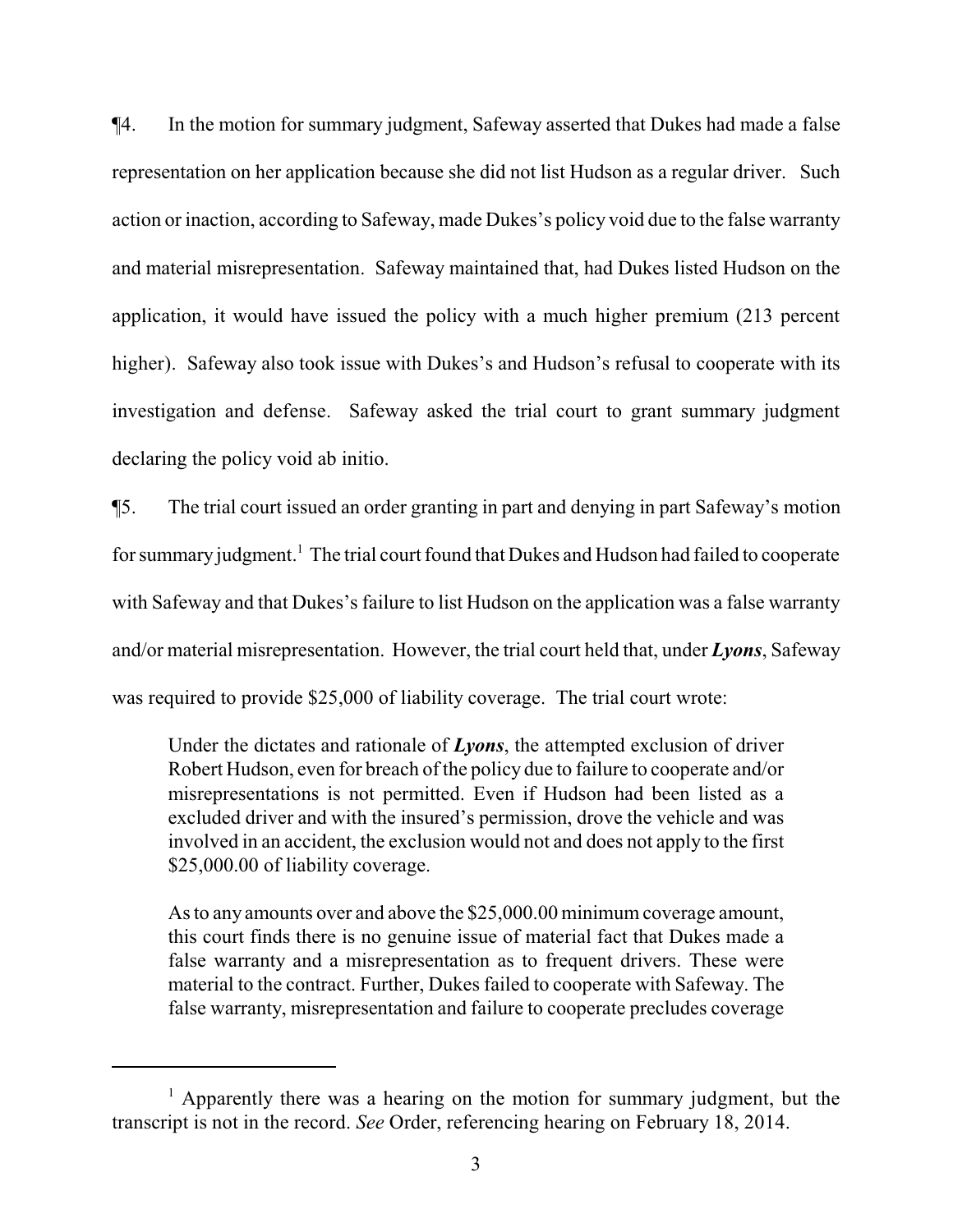under the policy as a matter of law, above the minimum statutory coverage amount of \$25,000.00.

Safeway filed a motion for reconsideration, which the trial court denied.<sup>2</sup> Then, Safeway filed a petition for interlocutory appeal, which the Court granted on July 29, 2014.

#### **Discussion**

¶6. A trial court's disposal of a motion for summary judgment is reviewed de novo. *Strait v. McPhail*, 145 So. 3d 664, 668 (¶10) (Miss. 2014) (citations omitted). The grant of summary judgment is proper "if the pleadings, depositions, answers to interrogatories and admissions on file, together with the affidavits, if any, show that there is no genuine issue of material fact and that the moving party is entitled to a judgment as a matter of law." Miss. R. Civ. P. 56(c).

#### **A. Whether the policy is void under** *Lyons v. Direct General***.**

¶7. Safeway asserts that the trial court erroneously relied on *Lyons v. Direct General*, 138 So. 3d 887, and that *Lyons* does not control the instant case. We agree. In *Lyons*, the Court held that the mandatory insurance requirement of Mississippi Code Section 63-15-4 "pertains" to vehicles, not owners or operators." *Lyons*, 139 So. 3d at 890 (¶17). Thus, "every vehicle operatedwithin this State must have the statutorilyrequired minimum-coverage requirements . . . [and a] liability policy that purports to exclude that coverage for certain drivers fails to comply with the statutorymandate." *Id.* Safeway argues that, while *Lyons* held that nameddriver exclusions are void up to the minimum coverage requirements, *Lyons* did not abolish

 $2$  Apparently the trial court held a hearing on the motion to reconsider, but the transcript is not in the record. *See* Order, referencing hearing on June 2, 2014.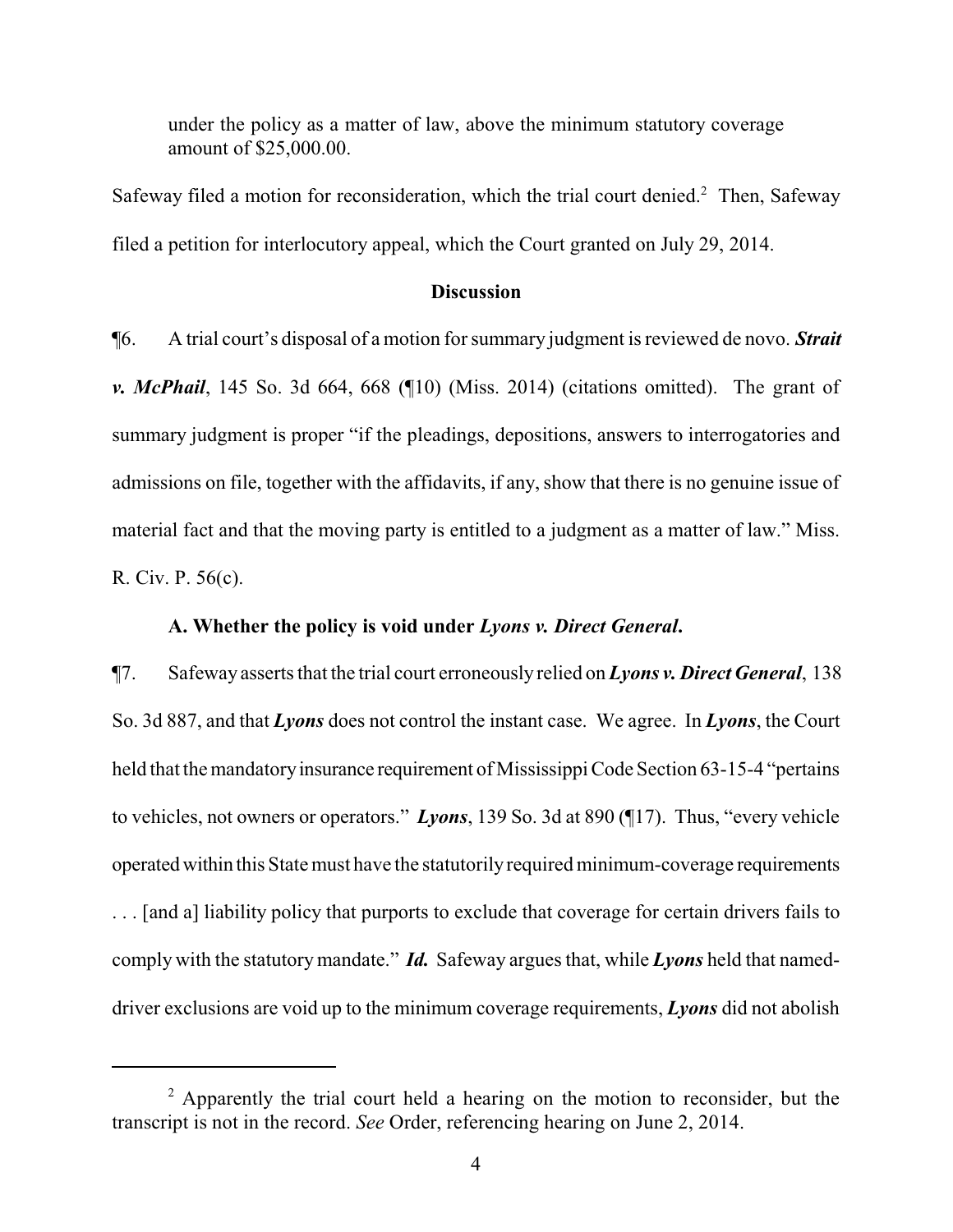an insurer's "common law right to void an insurance policy due to material misrepresentation/false warranty." Distinguishing *Lyons* from the instant case, Safeway writes:

Safeway respectfully submits that the trial court was incorrect because Safeway is not seeking to enforce an exclusion to deny coverage, such as in *Lyons*. Rather, Safeway is requesting that the subject policy be held void *ab initio* which would invalidate the policy as if it *never existed* in the first place because it was obtained through materially false and misleading information and there was never any meeting of the minds. Contrary to the trial court's implication, this is not a distinction without a difference. "[T]he contractual defenses of rescission and exclusion are distinct," and "[t]hey must be analyzed pursuant to separate principles." *XL Specialty Ins. Co. v. Level Global Investors, L.P.*, 874 F. Supp. 2d 263, 280 (S.D.N.Y. 2012).

An insurer's right to void a policy *ab initio* for fraud/material misrepresentations in the application relates to the formation of the contract itself, *i.e.* whether there was ever an actual meeting of the minds where one party obtained the contract through false warranties or misrepresentations. This is a completely different issue. In the context of a named driver exclusion, there is no actual misrepresentation because the insured has identified the "excluded" driver, which is different than a refusal to disclose the driver to the insurance company from the inception of the policy which prohibits the insurer fromproperly assessing the risk and determining the premiumto charge before agreeing to issue the policy. The two issues are completely separate such that *Lyons*, which does not even mention policyrescission, cannot logicallycontrol the present case.

Safeway maintains that if the trial court's application of *Lyons* is correct, then there will be

a financial incentive to fraudulently conceal the existence of other drivers, and there will be

no consequences for that material misrepresentation.

¶8. First, after *Lyons* handed down, the Legislature amended the statute at issue, effective

July 1, 2015. Section 63-15-3(j) now provides that "[l]iability insurance required under this

paragraph (j) may contain exclusions and limitations on coverage as long as the exclusions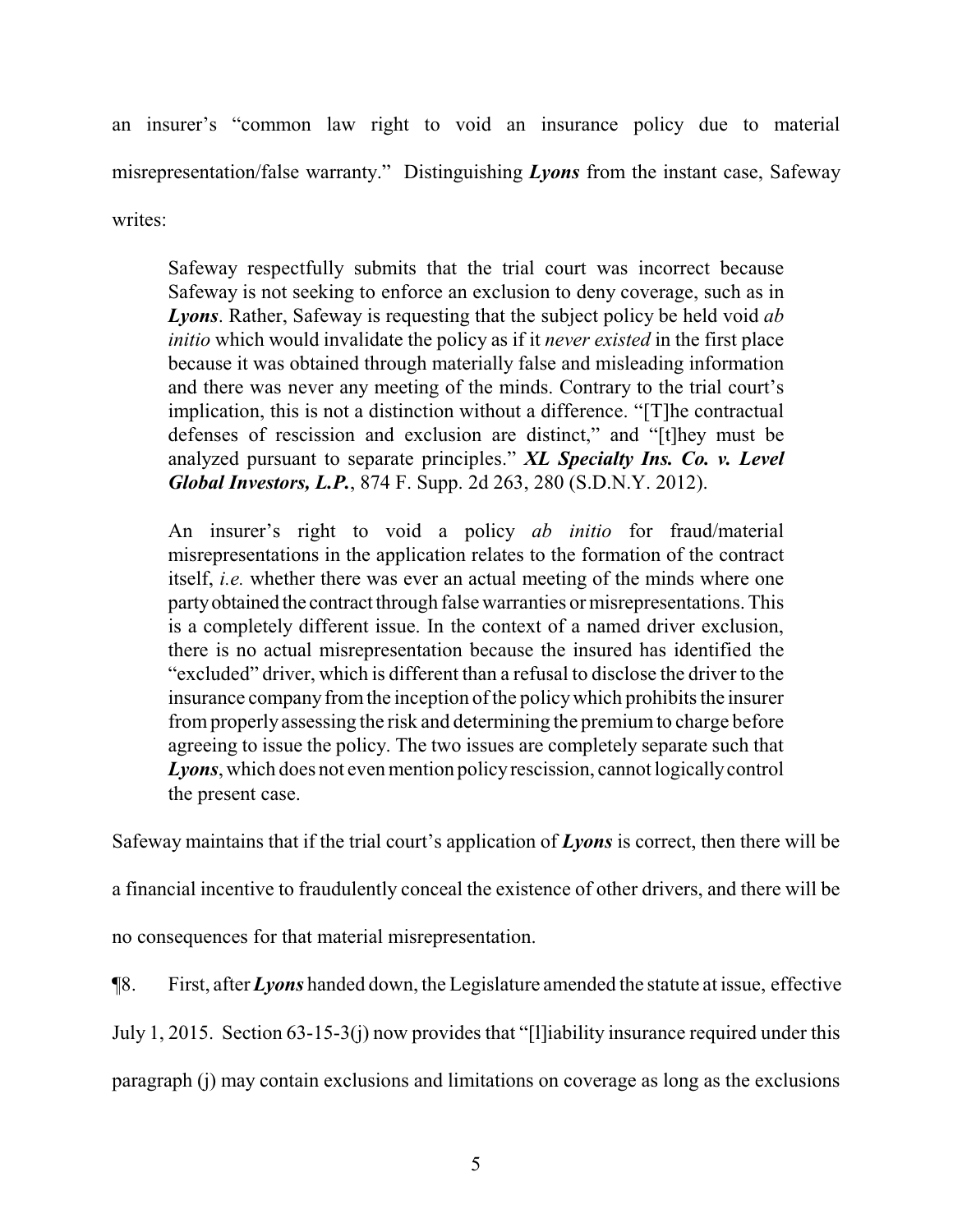and limitations language or form has been filed with and approved by the Commissioner of Insurance." Miss. Code Ann. § 63-15-3(j) (Supp. 2015). Thus, *Lyons* has been overruled by statute.

¶9. Second, we very recently and thoroughly addressed the same issue in our opinion in

*Katrice Jones-Smith v. Safeway Insurance Company,* 174 So. 3d 240 (Miss. 2015). In the majority, Justice Dickinson wrote that, in *Lyons*, the Court held that "the named-driver exclusion violated Mississippi's statutorily imposed minimum-liability-insurance law" because Section 63-15-4(2)(a) required the insurance to issue an insurance card as proof that the policy provided the vehicle with the statutory minimum coverage. *Id.* at 242 (¶6). The *Jones-Smith* court explained that in *Lyons*, Direct General had issued an insurance card, which represented that the policy provided the statutory minimum coverage; therefore, the named-driver exclusion was unenforceable. *Id*. Justice Dickinson explained the distinction from the *Jones-Smith* case– as applicable to the instant case– as follows:

Our analysis in *Lyons*, which assumed a valid insurance policy had been issued, prohibited the insurance company fromexcluding statutorily-required coverage, but it created no duty to issue a policy. It did no more than address an invalid exclusion within a valid insurance policy.

By contrast, *the question in this case is not whether the terms of Michelle's policy with Safeway covered the accident, but whether the policy, itself, was voidable.* 

*Id.* at 242 (¶7) (emphasis added). Again, Justice Dickinson reiterated that *Lyons* is not applicable to *Jones-Smith*, because in *Jones-Smith*, the policy was void.

¶10. Consistent with the holding in *Jones-Smith*, we hold that the trial court correctly

found "there is no genuine issue of material fact that Dukes made a false warranty and a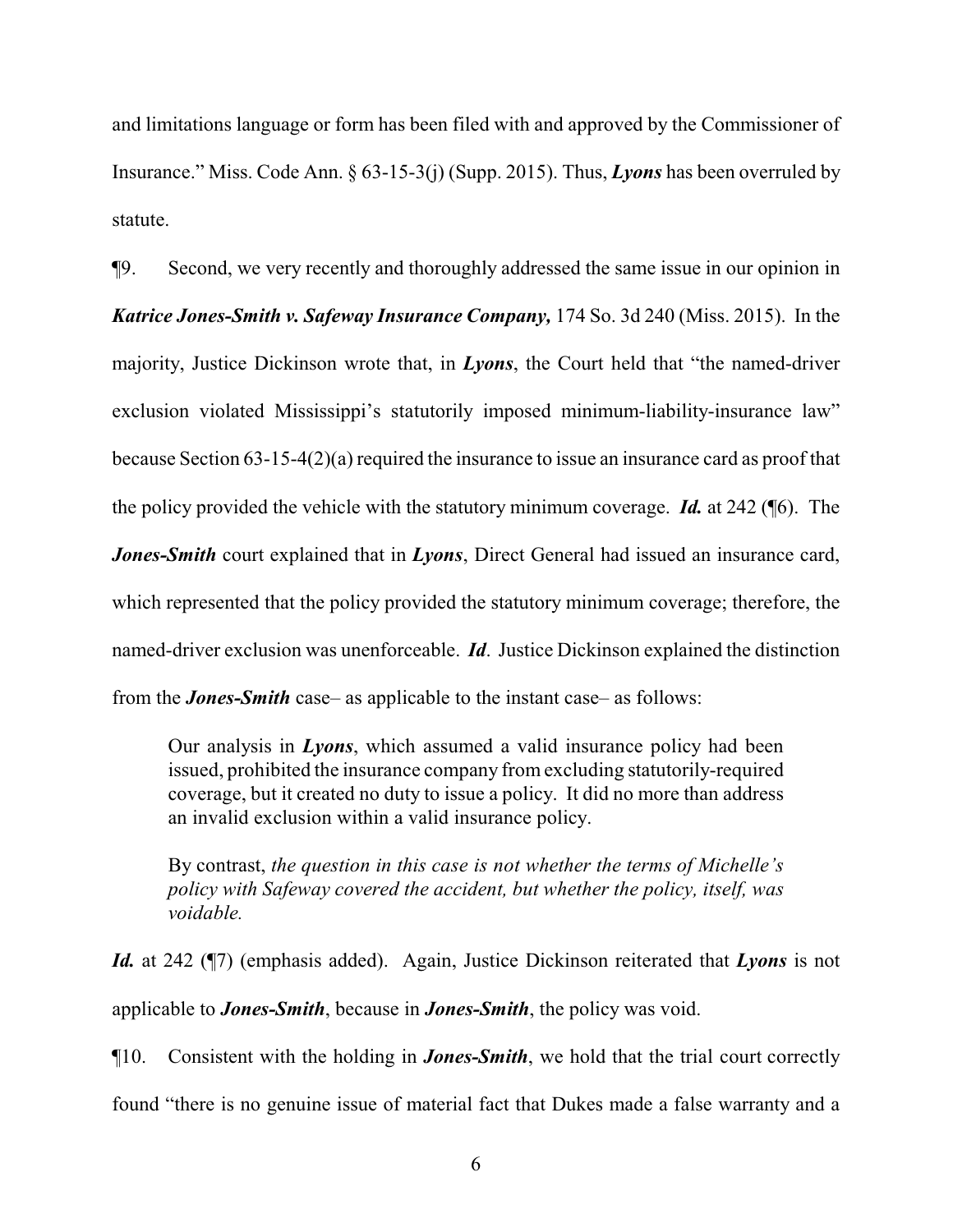misrepresentation as to frequent drivers"; however, the trial court erred when it applied *Lyons*. The present case is analogous to *Jones-Smith* because the question is whether the policy itself is voidable, not whether the terms of the policy covered the accident. as was discussed in *Lyons*. Dukes's statement warranting that there were no other regular, frequent drivers is not literally true, thereby making her policy voidable. "[A]ny warranty that is not literally true will invalidate the policy."<sup>3</sup> *Jones-Smith*, 174 So. 3d at 245 (¶¶17-18). As the Court explained in *Jones-Smith*, *Lyons* "did no more than address an invalid exclusion within a *valid* insurance policy[.]" *Jones-Smith*, 174 So. 3d at 242 (17) (emphasis added). Since Dukes's insurance policy is void, it follows that *Lyons* has no application to the present case because there is not a valid insurance policy.

#### **B. Whether the policy is void based on Dukes's refusal to cooperate.**

¶11. Safeway also claims that it should be able to void coverage based on Dukes's and Hudson's refusal to cooperate; however, because the first issue is dispositive, we see no reason to address the issue of whether the policy is void due to Dukes's and Hudson's refusal to cooperate with Safeway's investigation.

### **Conclusion**

¶12. We hold that the trial court incorrectly applied the holding in *Lyons* to the present case, since Dukes's policy was void due to her warranting that there were no other regular,

<sup>&</sup>lt;sup>3</sup>Because it is a warranty and not a misrepresentation, the materiality of Dukes's failure to disclose Hudson is not an issue. *See Jones-Smith*, 174 So. 3d at 245 (¶¶17-18).